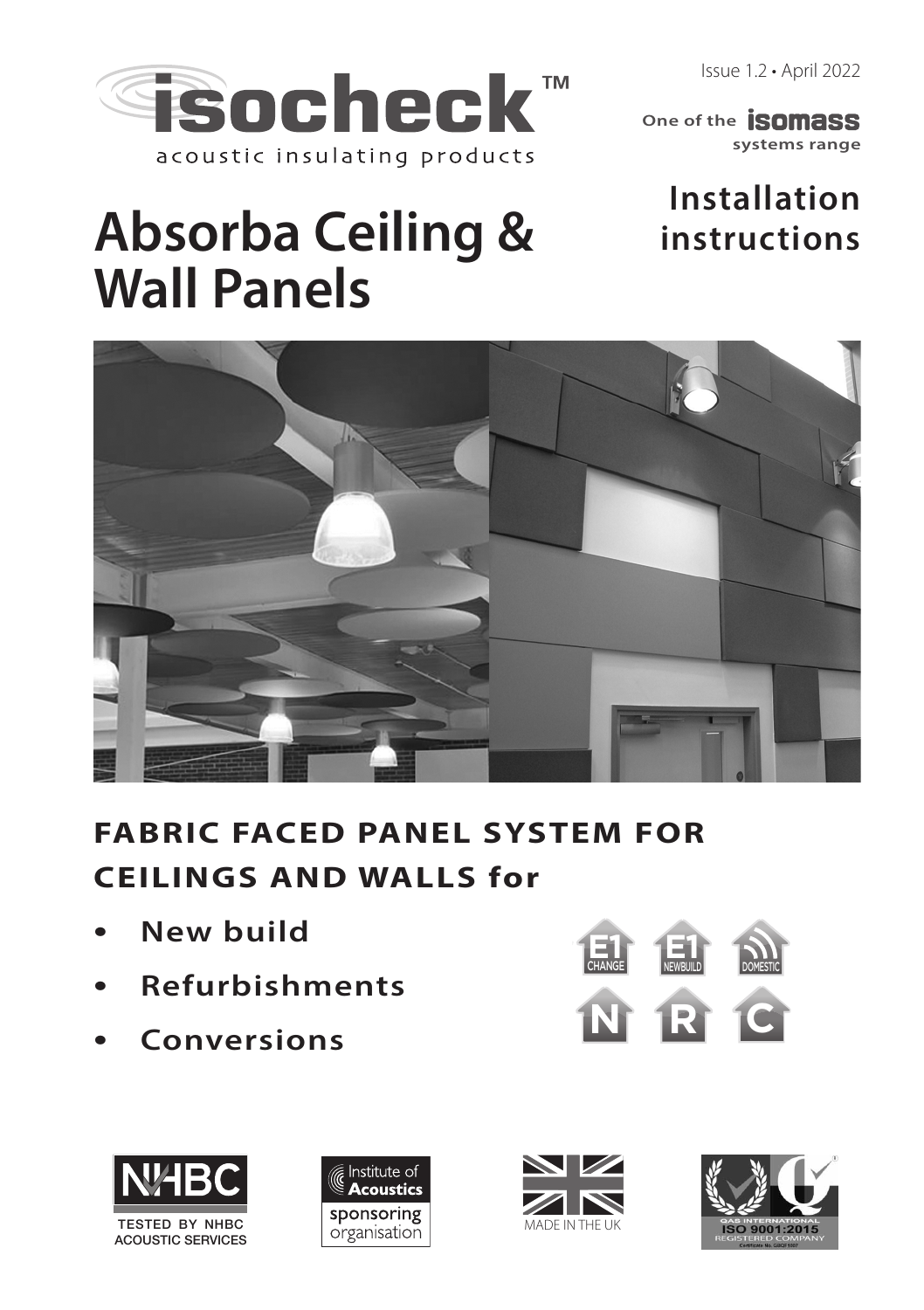# PRODUCT DATA

| Panel sizes*:              | A wide range of sizes are available as either baffles,<br>wall liners or rafts either cylindrical or in 15 different sizes ranging<br>from 600mm square to 1200mm x 3000mm. |
|----------------------------|-----------------------------------------------------------------------------------------------------------------------------------------------------------------------------|
| Thickness:                 | 40mm Class A                                                                                                                                                                |
| Weight and<br>composition: | Compressed glass wool framed in MDF and covered in Polyolefin<br>fabric (available in a range of colours)                                                                   |

\*Other sizes are available special to order.

#### **DESCRIPTION**

- ❏ Isocheck Absorba Ceiling and Wall Panels are designed to absorb sound and reduce reverberation noise.
- ❏ The panels feature a compressed glass wool 'core' around an MDF frame and then covered with a Polyolefin fabric.
- ❏ The panels are available in three options two for ceilings and one for walls:
	- Baffle
	- Raft
	- Wall Liner

❏ The Absorba Panels reduce reverberated noise resulting in more productive, safer and comfortable environments, such as education facilities, offices, theatres, recording studios, home cinemas, interview rooms, sports halls, churches, restaurants and civic amenities.

#### INSTALLATION - GENERAL

- ❏ Installation of the Isocheck Absorba Panels is straightforward for all options and does not require a specialist fitter or specialist tools.
- ❏ The baffle panels and the raft panels for ceilings are suspended from the supporting structure by steel cables and spiral hooks which fit to the rear face of the panels.
- ❏ Each hanging kit contains a fixing piece and lock, a spiral hook, a locking eyelet hook and a 2m cable.
- ❏ The wall lining panels are fixed to the wall with impaling spikes and spray-adhesive.
- ❏ Fixing locations and step-by-step instructions for all options are shown on the next three pages.

If in doubt on any area, please call Isomass prior to commencement of work.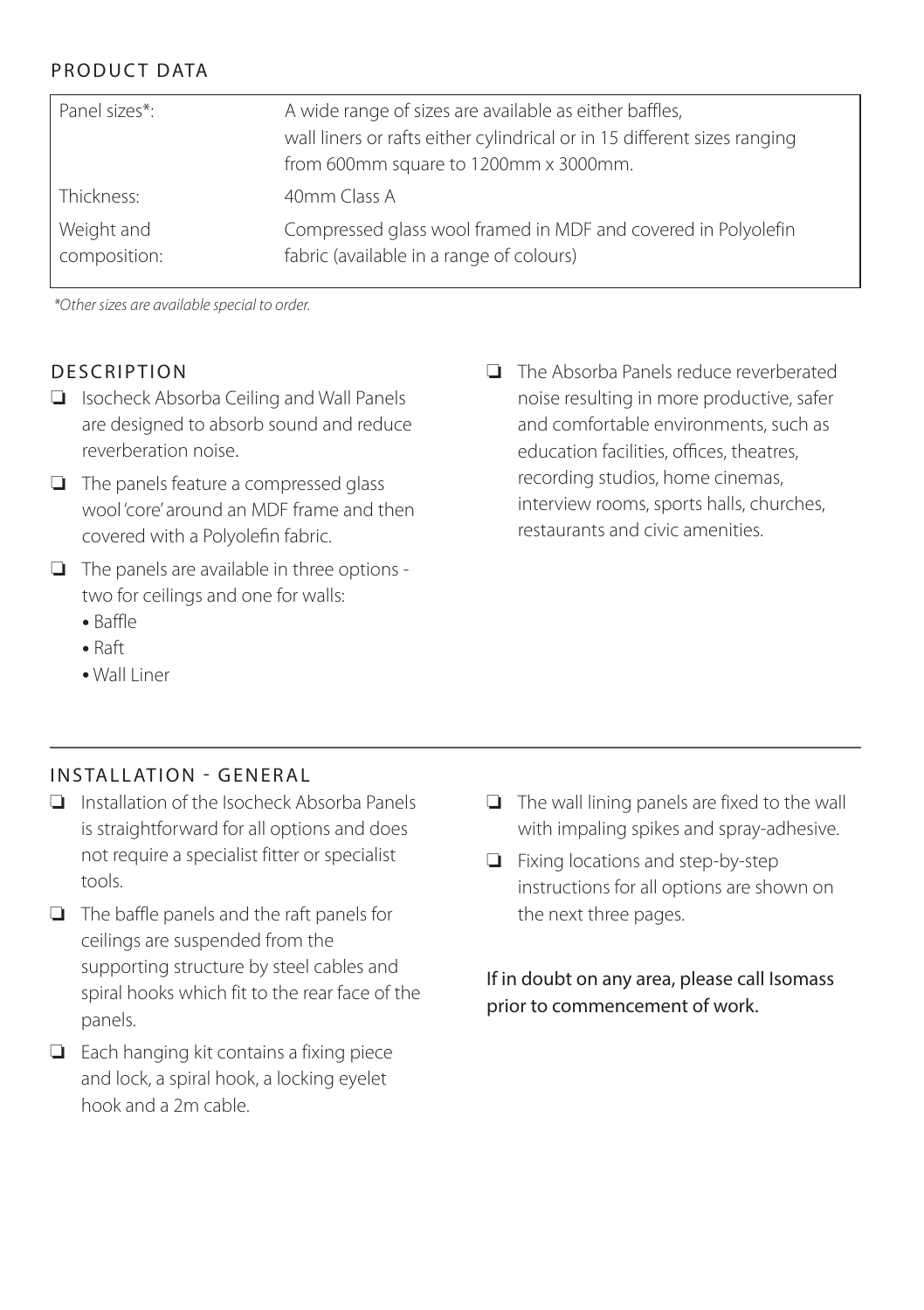## INSTALLATION - BAFFLE CEILING PANELS

- ❏ Drill a fixing hole in the supporting structure and screw in the base piece (1).
- ❏ Push the plain end of the cable all the way through the base locking piece until the cable stop end and screw the locking piece to the base piece (2).
- ❏ Push the cable through the top of the locking eyelet hook and out the side (3).
- ❏ Insert the spiral hook into the back of the panel and turn clockwise until a tight fit (4). Fixing locations for the spiral hook for each type of panel are shown on the back page of this installation instructions leaflet.
- ❏ Clip the locking eyelet hook to the spiral hook (5).
- ❏ Place a spirit level on the back of the panel (6) and adjust the height levels by pulling or releasing the end of the cable until the panel is level.
- ❏ Trim off any excess cable with a cable cutter.
- ❏ The panels can be set at an angle to increase design and aesthetic appearance.

## CLEANING

Light dirt marks on the panels can be removed by using a proprietary carpet spot cleaner. Test a small area of the panel before treating the full area to ensure the fabric is not adversely affected.







**3**





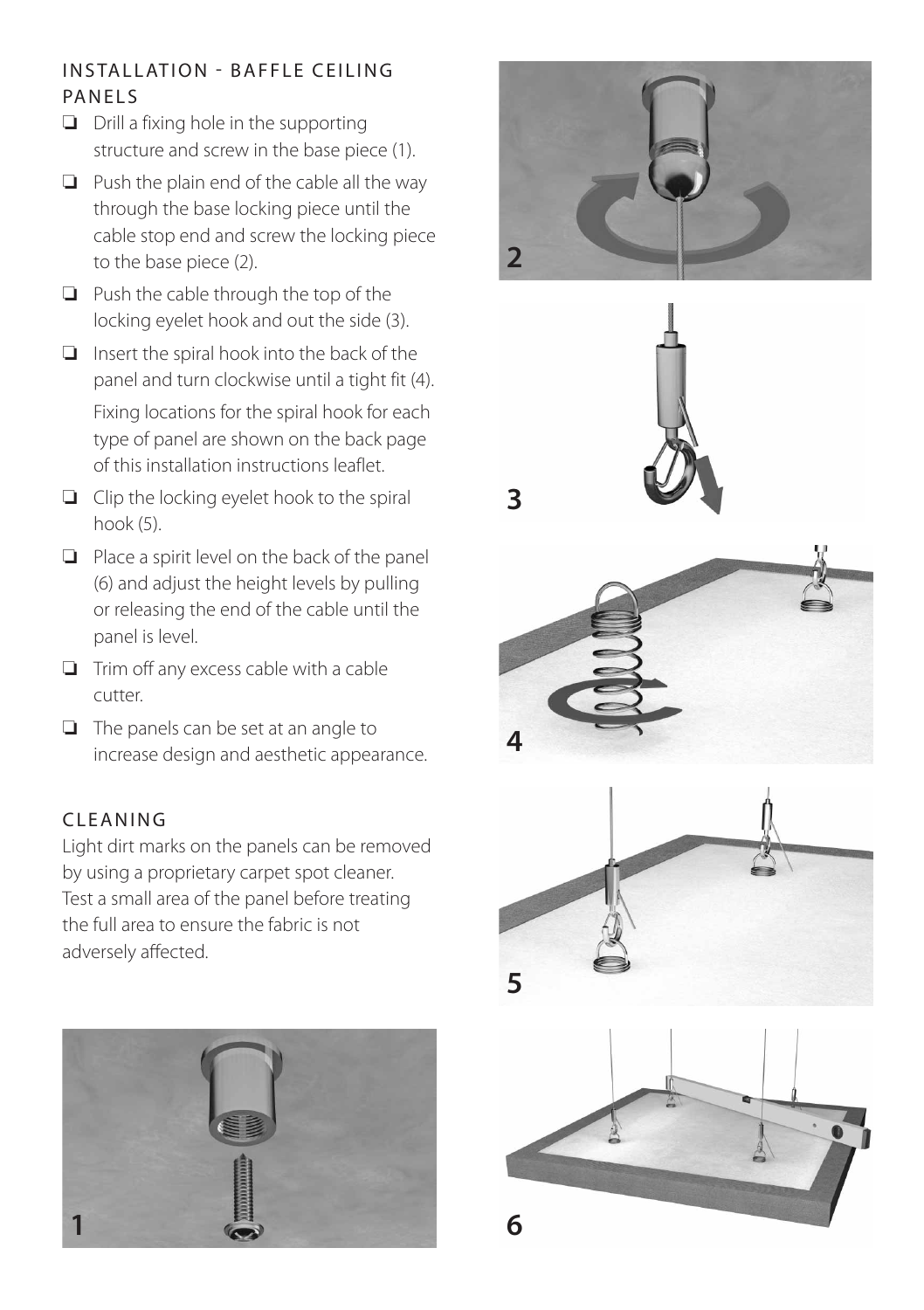## INSTALLATION - RAFT CEILING PANELS

- ❏ Drill a fixing hole in the supporting structure and screw in the base piece (1).
- ❏ Push the plain end of the cable all the way through the base locking piece until the cable stop end and screw the locking piece to the base piece (2).
- ❏ Push the cable through the top of the locking eyelet hook and out the side (3).
- ❏ Insert the spiral hook into the back of the panel and turn clockwise until a tight fit (4). Fixing locations for the spiral hook for each type of panel are shown on the back page of this installation instructions leaflet.
- ❏ Clip the locking eyelet hook to the spiral hook (5).
- ❏ Place a spirit level on the back of the panel (6) and adjust the height levels by pulling or releasing the end of the cable until the panel is level.
- ❏ Trim off any excess cable with a cable cutter.
- ❏ The panels can be set at an angle to increase design and aesthetic appearance.

#### **CLEANING**

Light dirt marks on the panels can be removed by using a proprietary carpet spot cleaner. Test a small area of the panel before treating the full area to ensure the fabric is not adversely affected.







**3**





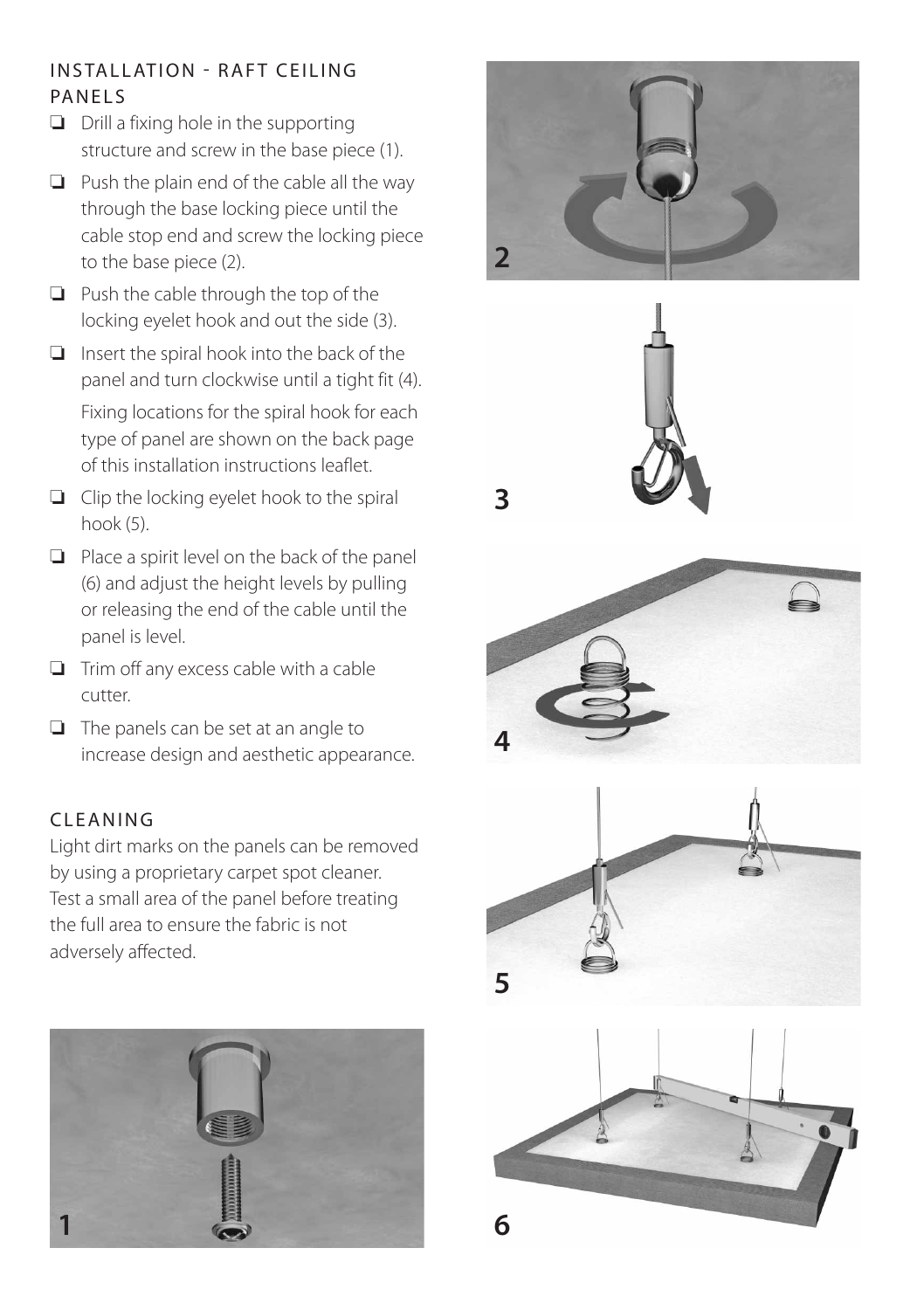### INSTALLATION - WALL LINING PANELS

- ❏ Ensure all alls are dry, clean and free from contaminates. The wall panels can be fitted to all types of walls providing they are solid (inc. blockwork, concrete and plasterboard.
- ❏ Any wallpaper should be removed. Gloss painted walls should be roughened. Emulsion painted walls should be brushed with a stiff brush.
- ❏ Lightly trace out the outline of the panel to be fitted and position the impaling spikes (1) - see location instructions on the back page of this instructions leaflet.
- ❏ Screw-fix the impaling spikes to the wall using suitable fixings (2).
- ❏ Spray contact adhesive to the wall in a horizontal motion (3). Ensure adhesive is also applied to the impaling spikes.
- ❏ Spray contact adhesive to the panel in a vertical motion (4). The adhesive should be applied to 100% of both surfaces.
- ❏ Wait 2-5 minutes (at 23˚C) for the adhesive to become tacky.
- ❏ Line up the panel with the outline on the wall and push the panel gently into the impaling spikes (5). Once the panel is aligned correctly, press the panel firmly over all the area to ensure full contact with the wall.